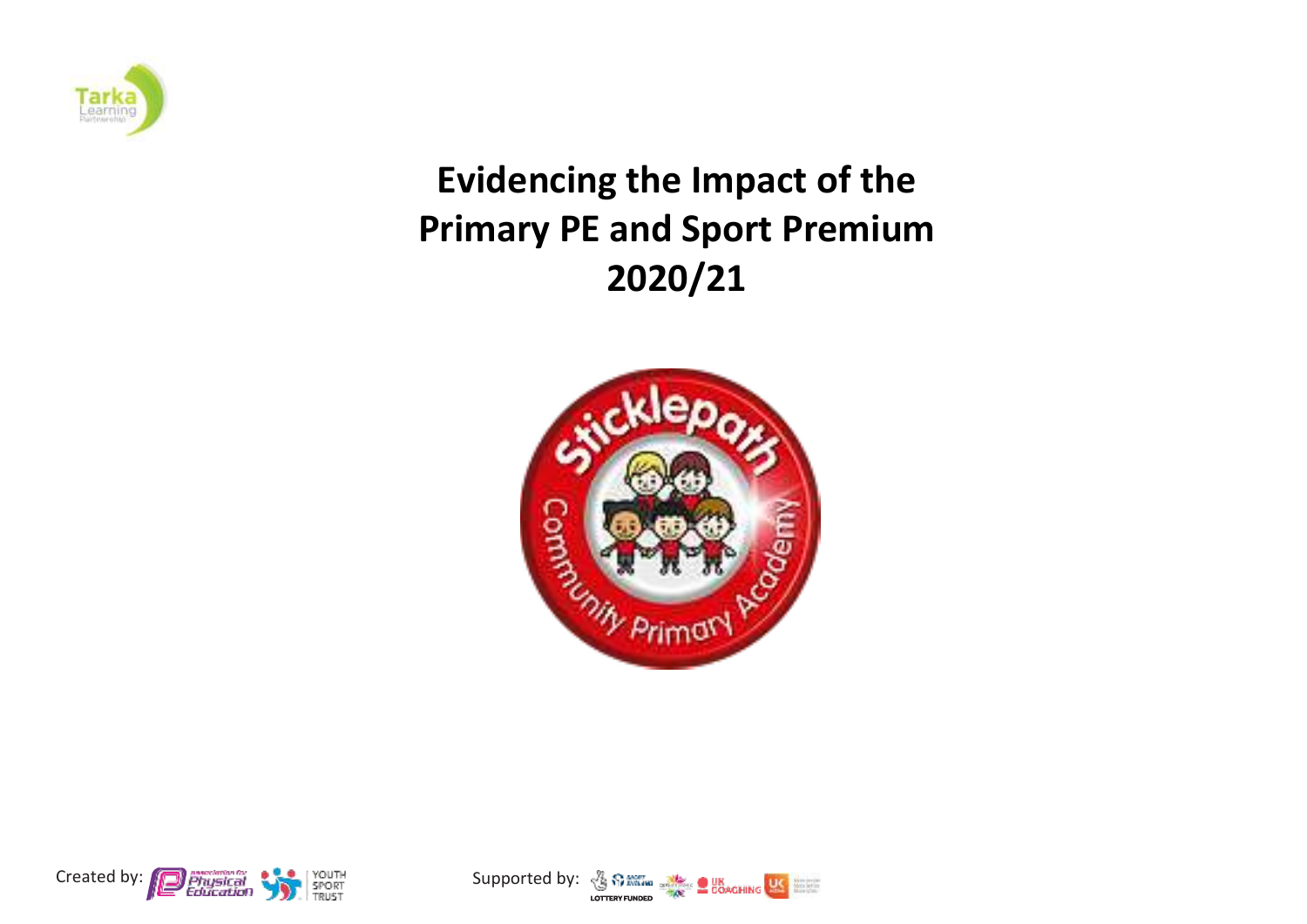Support for review and reflection - considering the 5 key indicators from DfE, what development needs are a priority for your setting and your students now and why? Use the space below to reflect on previous spend, identify current need and priorities for the future.

| Key achievements to date:                                                                                                                                                                                                                       | Areas for further improvement and baseline evidence of need:                                                                             |                                   |  |
|-------------------------------------------------------------------------------------------------------------------------------------------------------------------------------------------------------------------------------------------------|------------------------------------------------------------------------------------------------------------------------------------------|-----------------------------------|--|
| Increasing the fitness levels of the children following return from<br>lockdown. Daily running and completion of the Run to Tokyo and<br>48/48/48 Marathon Challenge<br>Continuing to run a programme of festivals and coaching on and off site | Focus on Yr 5 swimming and Yr 6 top up swimming for 2021/22<br>To implement the 2021/2022 PE Progression Statement and Curriculum<br>Map |                                   |  |
| Meeting national curriculum requirements for swimming and water safety (Data collected from Yr 4)                                                                                                                                               |                                                                                                                                          | Please complete all of the below: |  |
| What percentage of your Year 6 pupils could swim competently, confidently and proficiently over a distance<br>of at least 25 metres when they left your primary school at the end of last academic year?                                        | 65%                                                                                                                                      |                                   |  |
| What percentage of your Year 6 pupils could use a range of strokes effectively [for example, front crawl,<br>backstroke and breaststroke] when they left your primary school at the end of last academic year?                                  | 44%                                                                                                                                      |                                   |  |
| What percentage of your Year 6 pupils could perform safe self-rescue in different water-based situations<br>when they left your primary school at the end of last academic year?                                                                | 30%                                                                                                                                      |                                   |  |
| Schools can choose to use the Primary PE and Sport Premium to provide additional provision for swimming<br>but this must be for activity over and above the national curriculum requirements. Have you used it in this<br>way?                  | Not this year as the pool has been<br>closed.                                                                                            |                                   |  |



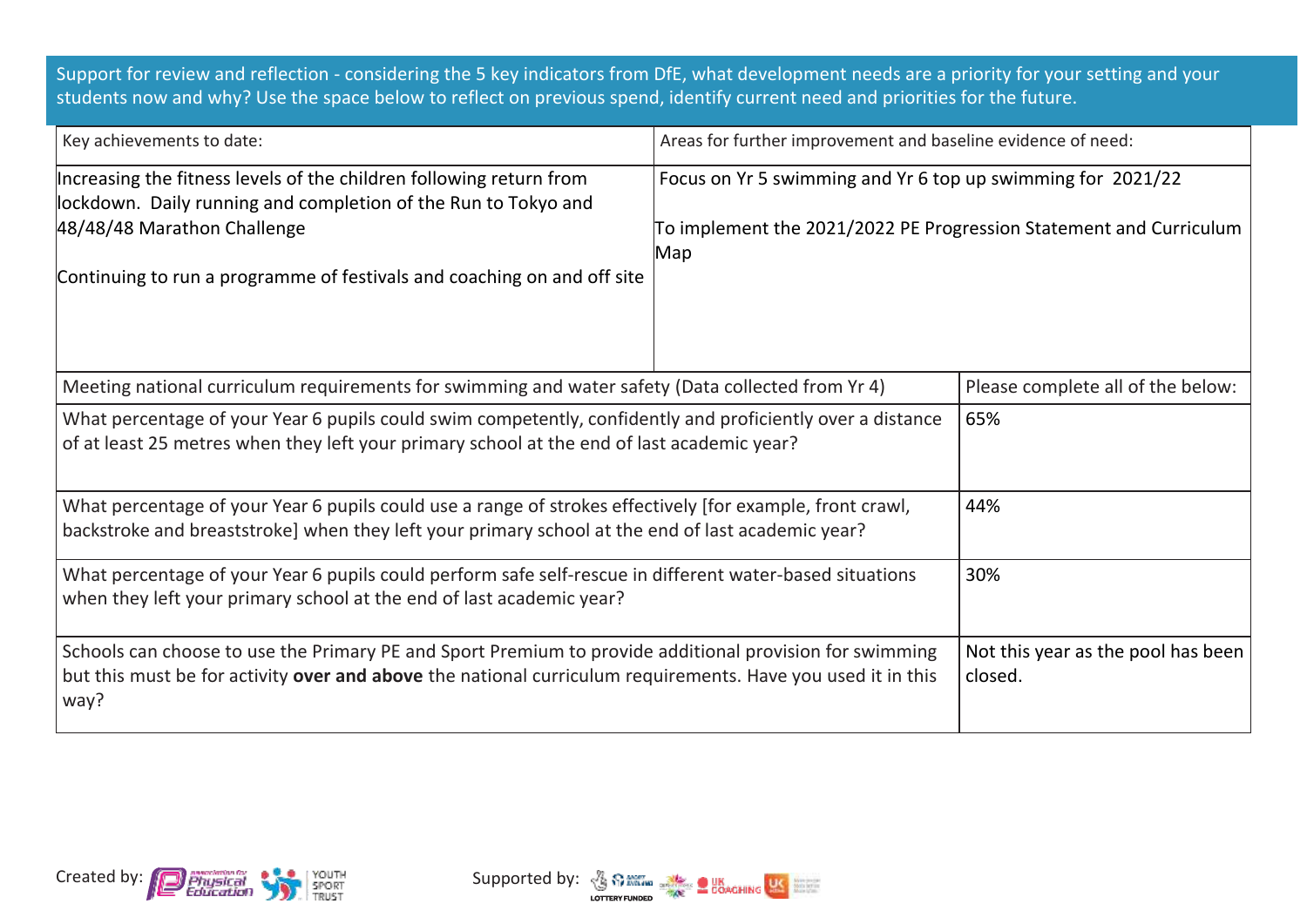## **Action Plan and Budget Tracking**

Capture your intended annual spend against the 5 key indicators. Clarify the success criteria and evidence of impact that you intend to measure to evaluate for students today and for the future.

| <b>Academic Year: 2020/2021</b>                                                                                                                                                                                    | Total fund allocated: £19,590<br>c/f: £4030.00 Total: £23,620.00                                                                                                                                                | Date Updated: February 2021          |                                                                                                                                                                                                                                                                         |                                                                        |
|--------------------------------------------------------------------------------------------------------------------------------------------------------------------------------------------------------------------|-----------------------------------------------------------------------------------------------------------------------------------------------------------------------------------------------------------------|--------------------------------------|-------------------------------------------------------------------------------------------------------------------------------------------------------------------------------------------------------------------------------------------------------------------------|------------------------------------------------------------------------|
| least 30 minutes of physical activity a day in school                                                                                                                                                              |                                                                                                                                                                                                                 |                                      | Key indicator 1: The engagement of all pupils in regular physical activity - Chief Medical Officer guidelines recommend that primary school children undertake at                                                                                                       |                                                                        |
| School focus with clarity on intended<br>impact on pupils:                                                                                                                                                         | Actions to achieve:                                                                                                                                                                                             | Funding<br>allocated:                | Evidence and impact:                                                                                                                                                                                                                                                    | Sustainability and suggested<br>next steps:                            |
| Curriculum PE during Covid-19                                                                                                                                                                                      | Normal school PE lessons to<br>continue as planned outside of<br>lockdown.<br>Lockdown - PE lessons continue in<br>school within year group bubbles<br>and remote lessons to include daily<br>physical exercise |                                      | <b>PE lessons as normal in class bubbles</b><br>Inter class competition as restriction eased progression and curriculum                                                                                                                                                 | Teachers to follow the PE<br>mapping document for<br>2021/2022         |
| To ensure on top of timetabled PE<br>pupils take part in active break times<br>and Take 10.<br>Provide lunch time and after school<br>sports clubs, with provision for SEND,<br><b>PP</b> and less active children | All classes participate in Take 10<br>activities. Active play encouraged<br>during lunch breaks.<br>ITo commence once risk assessed<br>safe to do so                                                            | See training<br>costs (KI3)          | Run to Tokyo daily on return from<br>lockdown (approximately 8,500 miles<br>completed during the summer term)<br>MTA's provided each bubble with active<br>play equipment funded by the sports<br>premium - sports clubs re-commenced in<br>bubbles for the summer term | Track challenge each term $-$<br>inter class competition               |
| Continue to ensure that all FS and KS1 Ensure that training is provided for See SSCO<br>children have opportunity to take part next cohort of Sports Leaders by<br>in a physical activity during lunch<br>breaks   | SSCO (Autumn 2020)                                                                                                                                                                                              | costs<br>(KI 5)<br>Badges<br>£150.00 | Sports Leaders were trained but<br>unfortunately were not able to assist<br>during the lunch breaks during 20/21                                                                                                                                                        | Sports Leader training booked<br>for September 2021 for next<br>cohort |
| <u>created by:</u><br>Physical<br>Education<br>SPORT<br>TRUST                                                                                                                                                      | supported by:                                                                                                                                                                                                   | <b>LOTTERY FUNDED</b>                | <b>SARRIS SHOWS COACHING USE</b>                                                                                                                                                                                                                                        |                                                                        |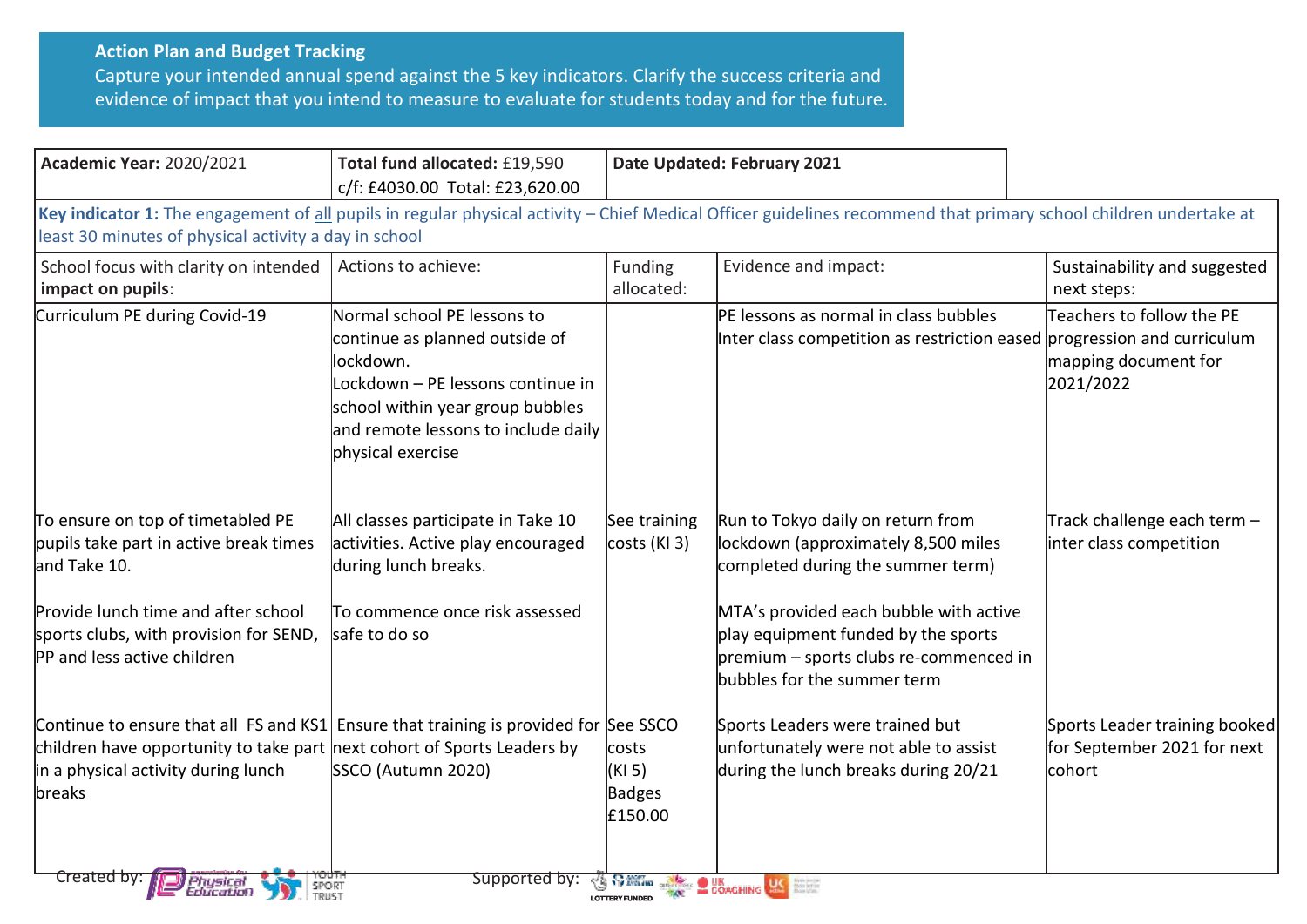| All children by Yr6 swim to the         | Top up swimming provided for Yr6            | £1000 | Unable to provide any swimming due to    | Governors agreed to focus on |
|-----------------------------------------|---------------------------------------------|-------|------------------------------------------|------------------------------|
| minimum standards of the national       | non swimmers.                               |       | Covid 19 restrictions                    | a term of Yr 5 swimming for  |
| curriculum                              |                                             |       |                                          | 2021 and Yr 6 top-up         |
|                                         | To re-structure curriculum                  |       |                                          | swimming for non-swimmers.   |
|                                         | swimming lessons targeting non              |       |                                          | Issues with finding adequate |
|                                         | swimmers.                                   |       |                                          | water space and instructors. |
|                                         |                                             |       |                                          |                              |
| To provide whole school activity days   | Repeat the class 'track challenge' to £0.00 |       | Run to Tokyo completed - over 8,500      | To target another whole      |
| so that all children can participate in | promote friendly competition once           |       | miles run around the track               | school running event such as |
| school                                  | safe to do so. Complete the Run to          |       |                                          | Race for Life.               |
|                                         | Tokyo.                                      |       |                                          |                              |
|                                         |                                             |       |                                          |                              |
|                                         | To support the 48-48-48 charity $-$         |       | Whole school and Nursery running day to  |                              |
|                                         | MPA running a marathon around               |       | support the Miles for Meals charity. The |                              |
|                                         | school grounds and children will            |       | equivalent of 41 marathons was achieved  |                              |
|                                         | run to fundraise for 'Miles for             |       | on the day.                              |                              |
|                                         | Meals'                                      |       |                                          |                              |
|                                         | Sports Days for each individual year £0.00  |       | Seven individual sports days were held   |                              |
|                                         | group                                       |       | over one 'Sports Week' comprising of     |                              |
|                                         |                                             |       | individual and team competition.         |                              |
|                                         |                                             |       |                                          |                              |
|                                         |                                             |       |                                          |                              |
|                                         |                                             |       |                                          |                              |
|                                         |                                             |       |                                          |                              |
|                                         |                                             |       |                                          |                              |
|                                         |                                             |       |                                          |                              |
|                                         |                                             |       |                                          |                              |
|                                         |                                             |       |                                          |                              |
|                                         |                                             |       |                                          |                              |
|                                         |                                             |       |                                          |                              |
|                                         |                                             |       |                                          |                              |



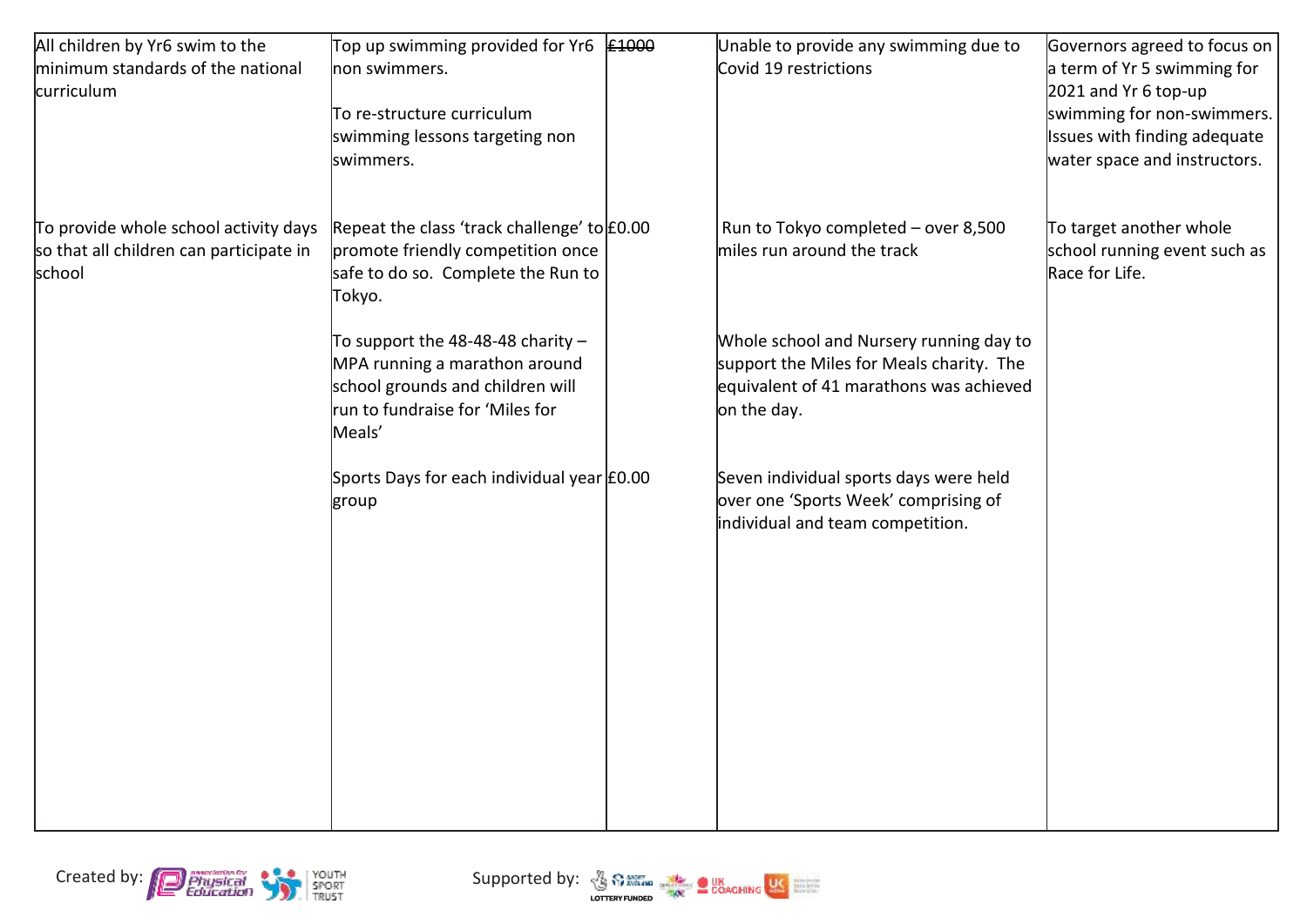| School focus with clarity on intended                                                                                                                                                                                                | Actions to achieve:                                                                                                                                                                                                                                                                                                                                                                                                                                      | Funding              | Evidence and impact:                                                                                                                                                                                                                                                          | Sustainability and suggested                                                                                                                                                  |
|--------------------------------------------------------------------------------------------------------------------------------------------------------------------------------------------------------------------------------------|----------------------------------------------------------------------------------------------------------------------------------------------------------------------------------------------------------------------------------------------------------------------------------------------------------------------------------------------------------------------------------------------------------------------------------------------------------|----------------------|-------------------------------------------------------------------------------------------------------------------------------------------------------------------------------------------------------------------------------------------------------------------------------|-------------------------------------------------------------------------------------------------------------------------------------------------------------------------------|
| impact on pupils:                                                                                                                                                                                                                    |                                                                                                                                                                                                                                                                                                                                                                                                                                                          | allocated:           |                                                                                                                                                                                                                                                                               | next steps:                                                                                                                                                                   |
| Children given access to high quality<br>PE, competitions, festivals and clubs in staff with access to professional<br>and out of school hours. Increased<br>levels of activity                                                      | PE Co-Ordinator (TGA) to provide<br>development, training and<br>resources to help them teach PE<br>and to offer support to NQT or less<br>confident teachers when allowed<br>due to Covid restrictions                                                                                                                                                                                                                                                  | £10,000.00           | PE was severely restricted during parts of<br>2020/21.<br>TGA liaised with the SSCO to provide in<br>house training, competition and festivals<br>which were held in bubbles.<br><b>Yr 4 Tennis Festival</b><br><b>Yr 6 Orienteering</b><br><b>Yr 3 Multi Skills Festival</b> | Full programme of sport with<br>the school partnership<br>planned for next academic<br>lyear.<br>Full programme of extra<br>curricular clubs to return from<br>September 2021 |
|                                                                                                                                                                                                                                      | Arrange competitions in school and $£175.00$<br>encourage pupils learning remotely (coach for<br>participate in the Virtual School<br>Games. Run lunch and after school<br>clubs focusing on increased levels<br>of participation, especially for those<br>not able to access sport outside of<br>school when allowed and risk<br>assessed to do so safely.<br>For PE Co-ordinator and PE lead to<br>work together to on the PE<br>progression statement | Cricket<br>Festival) | <b>Yr 5 Cricket Festival</b><br>Yr 5 Inter class Tag Rugby<br>Summer term saw the return of lunch time<br>athletics and after school clubs for Yr<br>[2,3,4,5,6]                                                                                                              | TGA and EFI working together<br>to produce a new document<br>for implementation<br>2021/2022                                                                                  |
| To learn safe cycling skills with training Book Bikeability for the Summer<br>provided by Plymouth School Sports<br>Partnership/Devon County Council<br>Level $1 -$ Year 3/4<br>Level $1/2$ – Year 5/6<br>Balance - Reception, Yr1/2 | term                                                                                                                                                                                                                                                                                                                                                                                                                                                     | £0.00                | Level 1/2 training provided to Yr 6 and<br>some Yr 5s<br>Unfortunately due to Covid we were<br>unable to provide any Level 1 training to<br>the younger children.                                                                                                             | Book in next programme of<br>cycling proficiency $-$ try to<br>include Balance for KS1.                                                                                       |

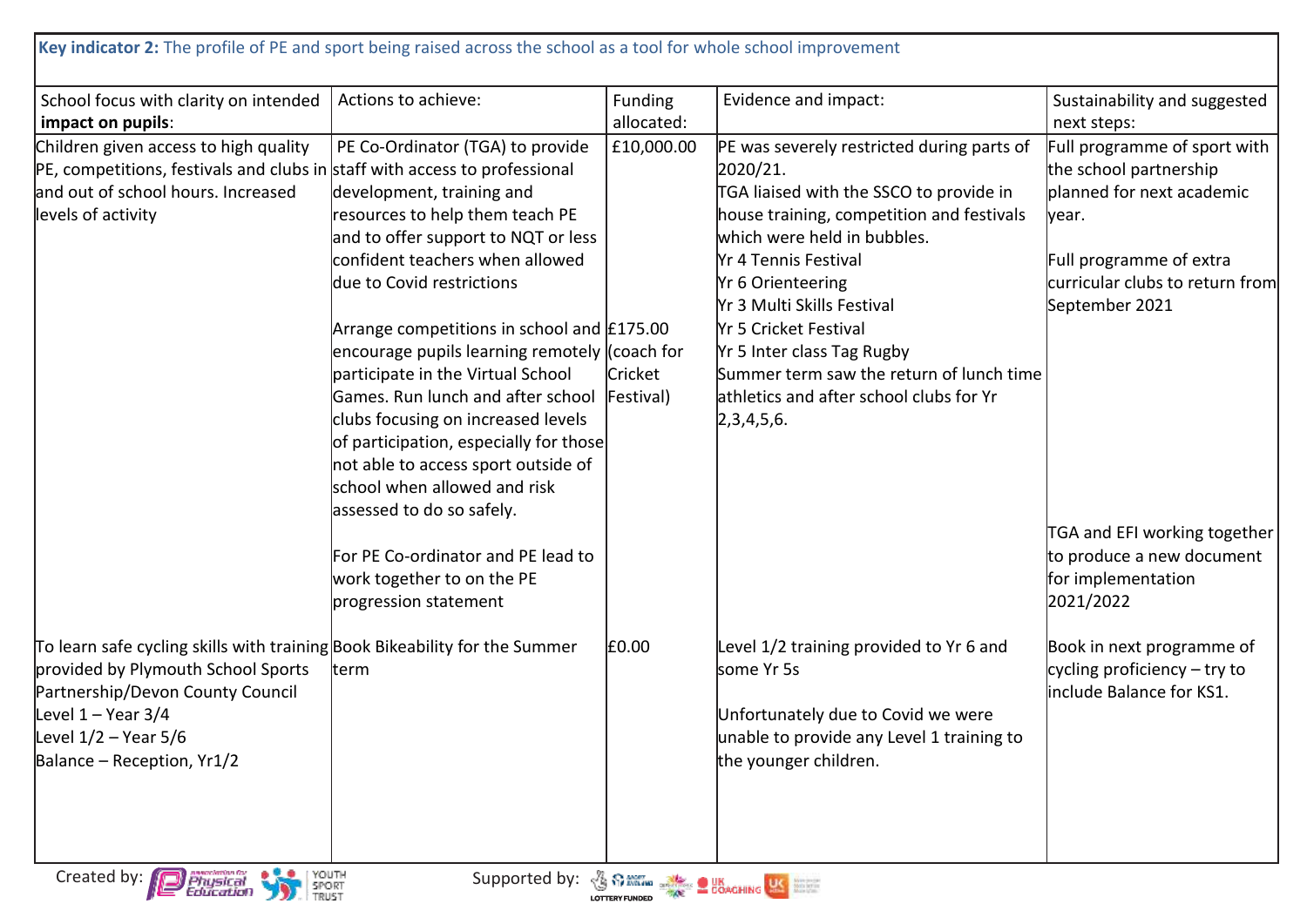| School focus with clarity on intended<br>impact on pupils: | Actions to achieve:                                                                                                                    | Funding<br>allocated: | Evidence and impact:                                                                                                                   | Sustainability and<br>suggested<br>next steps:                      |
|------------------------------------------------------------|----------------------------------------------------------------------------------------------------------------------------------------|-----------------------|----------------------------------------------------------------------------------------------------------------------------------------|---------------------------------------------------------------------|
| All children received high quality PE<br>lessons           | Training to be provided where<br>necessary for Teachers/TAs who<br>are less confident.<br>(Cost includes training and supply<br>costs) | £1,000                | Due to Covid there was very little<br>opportunity to provide PE training.<br>TGA attended online training for Major<br>League Baseball | Skills audit required and<br>some PE CPD for new<br>teachers        |
|                                                            | To work alongside external<br>coaches in order to up-skill<br>themselves (Tennis, Football etc)                                        | £750.00<br>£790.00    | Tennis coach worked alongside teaching<br>staff in Yr 1, Yr 3 and Yr 5.                                                                | Coach re-booked for<br>Autumn 2021 and<br>Summer 2022               |
|                                                            | Subscribe to the termly Babcock<br>LPD for support on H&S issues and $E96.00$<br>latest PE guidance (£60 per<br>session)               | £120.00               | <b>EFI enrolled on the Babcock sessions</b>                                                                                            | To subscribe on an ad-<br>hoc basis depending on<br>meeting content |
|                                                            | Trip to Braunton Athletics Track for £290.00<br>athletics day and Olympic topic<br>lwork                                               |                       | $\gamma$ r 3/4 trip to the athletics track -<br>inspirational day competing and<br>watching a local Olympian in training               |                                                                     |
|                                                            |                                                                                                                                        |                       |                                                                                                                                        |                                                                     |



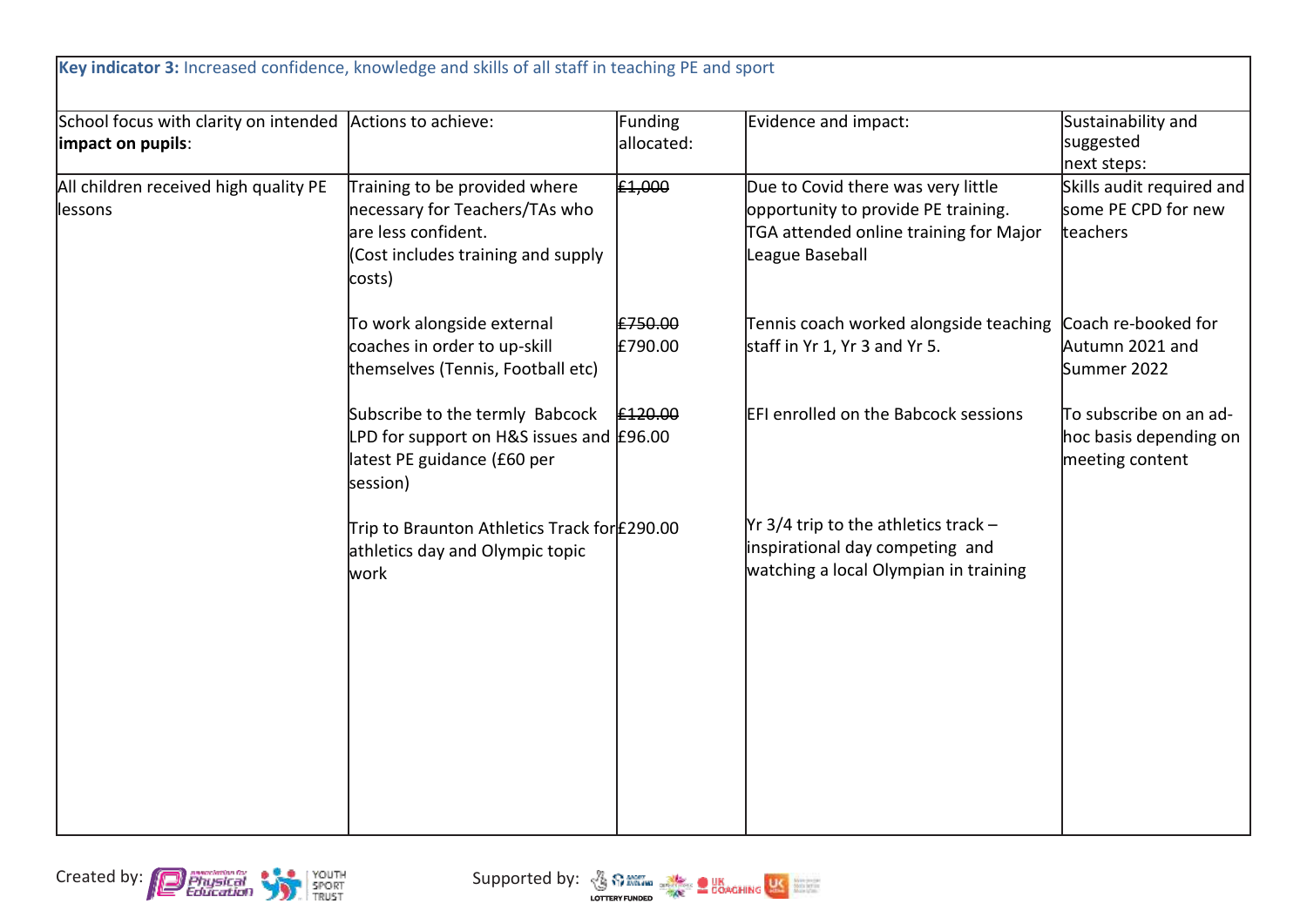| Key indicator 4: Broader experience of a range of sports and activities offered to all pupils |                                                                                                                                                                                                                                                                                     |                       |                                                                                                                                                                  |                                                                    |
|-----------------------------------------------------------------------------------------------|-------------------------------------------------------------------------------------------------------------------------------------------------------------------------------------------------------------------------------------------------------------------------------------|-----------------------|------------------------------------------------------------------------------------------------------------------------------------------------------------------|--------------------------------------------------------------------|
| School focus with clarity on intended Actions to achieve:<br>impact on pupils:                |                                                                                                                                                                                                                                                                                     | Funding<br>allocated: | Evidence and impact:                                                                                                                                             | Sustainability and suggested<br>next steps:                        |
| Introduce new sports and outdoor<br>adventurous activities                                    | Take Yr6 pupils to Oceanfest beach £250.00<br>and sports festival                                                                                                                                                                                                                   |                       | Oceanfest was cancelled due to<br>Covid.<br>Yr 6 spent the day at Westward<br>Ho! learning to surf<br>Yr 6 Orienteering day arranged by<br>the SSCO.             | Hopefully, able to provide<br>more experiences during<br>2021/2022 |
| Children to get to experience non<br>mainstream sports                                        | Provide a variety of sports in the<br>after school clubs when able to<br>safely restart.                                                                                                                                                                                            | role)                 | (PE Coordinator Only able to provide Yr 6 Baseball Re-activate in 2021/2022<br>this year due to Covid restrictions                                               |                                                                    |
| Support children that are Gifted and<br>Talented in PE                                        | Provide opportunity for nominated <sub>E40 pupil=</sub><br>children to extend their knowledge £320.00<br>and skill base through the Rising<br>Stars programme workshops on<br>site and trip to Bath University int<br>the Summer term if possible (max<br>8 students) - led by SSCO |                       | There was a restricted Rising Stars Re-structure of programme<br>programme provided in school<br>which was run by the SSCO -<br>fitness testing and golf session | planned for 2021/2022 to use<br>local inspirational athletes       |
| Virtual visit from an inspirational<br>lathlete                                               | Children sent questions to<br>Olympian Andy Turner which was<br>shown on a personalised virtual<br>video for all KS2 classes.                                                                                                                                                       | £100.00               | Enhanced knowledge of what it is<br>like to be an Olympian. All<br>enthused about watching the<br>Tokyo Olympics.                                                |                                                                    |